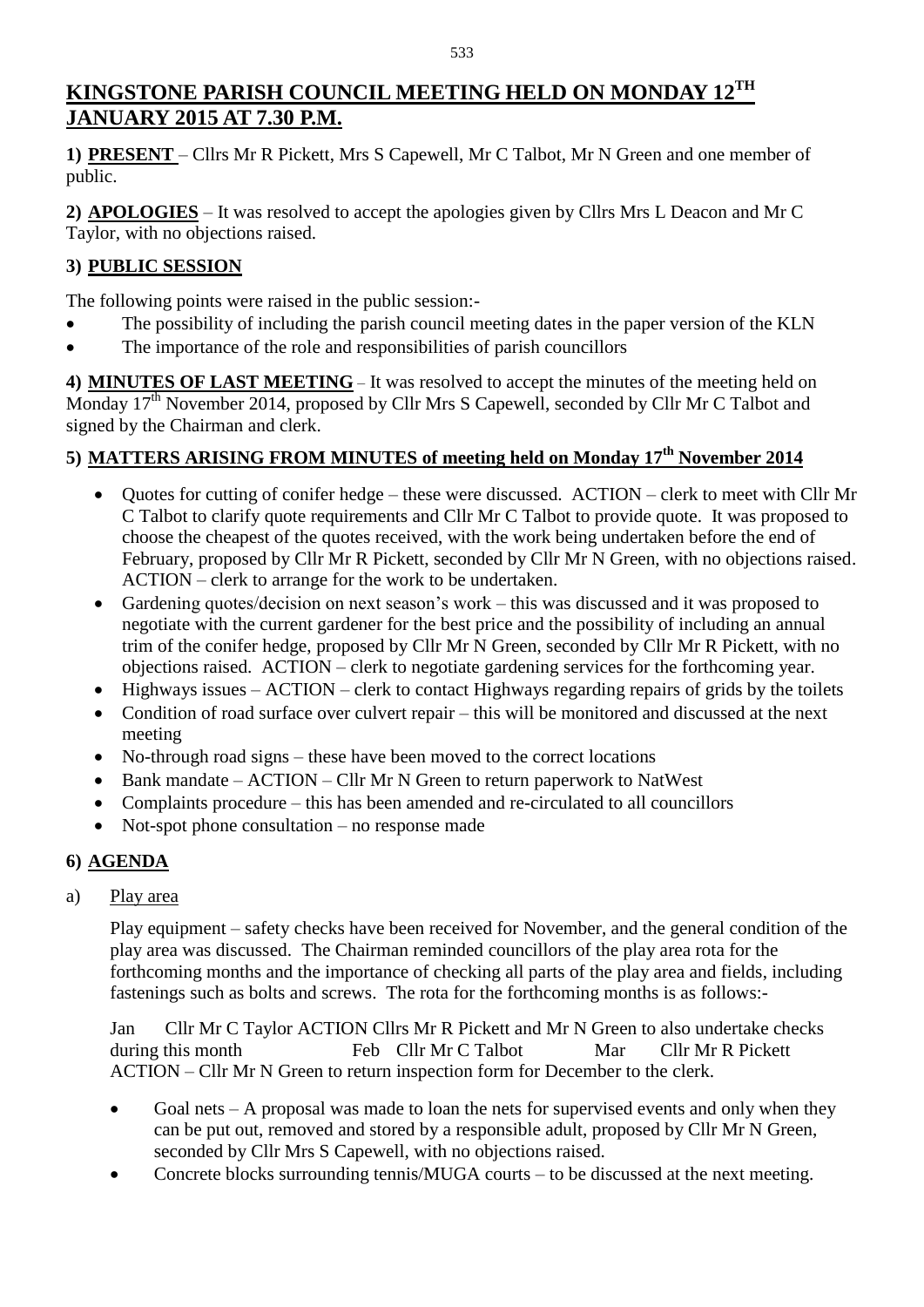ACTION – councillors to inspect the area in preparation for discussion at the next meeting

- $\bullet$  Tree inspection/report to be discussed at the next meeting
- Removal of climbing frame roof/adjustment to aerial runway cable to be discussed further at the next meeting
- Goal posts the hole has now been taped and the possibility of having the goal posts welded was discussed. A proposal was made not to go ahead with the welding at the moment and to monitor the condition and the effectiveness of the tape and reassess if necessary. Proposed by Cllr Mr N Green, seconded by Cllr Mr R Pickett, with no objections raised.

A reminder was given by the chairman to include the following on weekly safety checks:-

- The bench by the corner of the village hall
- Multiplay unit **-** monitor slats on the bridge which are splitting and check for loose steps
- Check that toilets are locked/secure
- Check the bushes on the cross-bars of the swings for smoothness of operation and movement
- Slight play in end support of swings this seems to be in the side movement supports rather than front/back movement supports and needs to be monitored
- Slight damage to aerial runway seat small pieces missing out of the edge, which needs to be monitored
- Goals welds on net supports starting to fracture monitor
- $\bullet$  Fires on playing fields monitor
- Movement on platforms on climbing frame check for movement and report any issues to the clerk
- b) General Parish Issues

Police surgery – There were no attendees

Highways issues – ACTION – clerk to contact Highways with regards to a missing grid in Gratwich

c) Finance, accounts and precept setting

A draft budget was discussed and a proposal was made to agree the draft budget, resulting in a precept request of £12,952 for 2015/2016, proposed by Cllr Mr N Green, seconded by Cllr Mrs S Capewell, with no objections raised. ACTION – clerk to complete appropriate form and return to ESBC. ACTION – clerk to complete the third quarter bank reconciliation and circulate to all councillors.

- d) Council vacancy no further update
- e) Clerk's wage

The National Joint Council for Local Government Services (NJC) has reached agreement on new pay scales for 2014-2016 to be implemented from 1 January 2015 and a non-consolidated (one-off) payment for employees in December 2014. This has the following implications for the council:- The hourly rate will increase from £10.198 to £10.527 as from  $1<sup>st</sup>$  January 2015. The one-off payment is £110 pro-rata, based on a 37 hour week, which gives a one-off payment of £21.62 to be paid in December 2014.

It was proposed to accept these new pay scales, as from  $1<sup>st</sup>$  January 2015 and the one-off consolidated payment, to be paid for December 2014, proposed by Cllr Mr C Talbot, seconded by Cllr Mrs S Capewell, with no objections raised and one abstention due to declared interests.

f) Parish working groups – this was discussed. ACTION – clerk to contact groups within the parish to invite them to the annual parish meeting in May.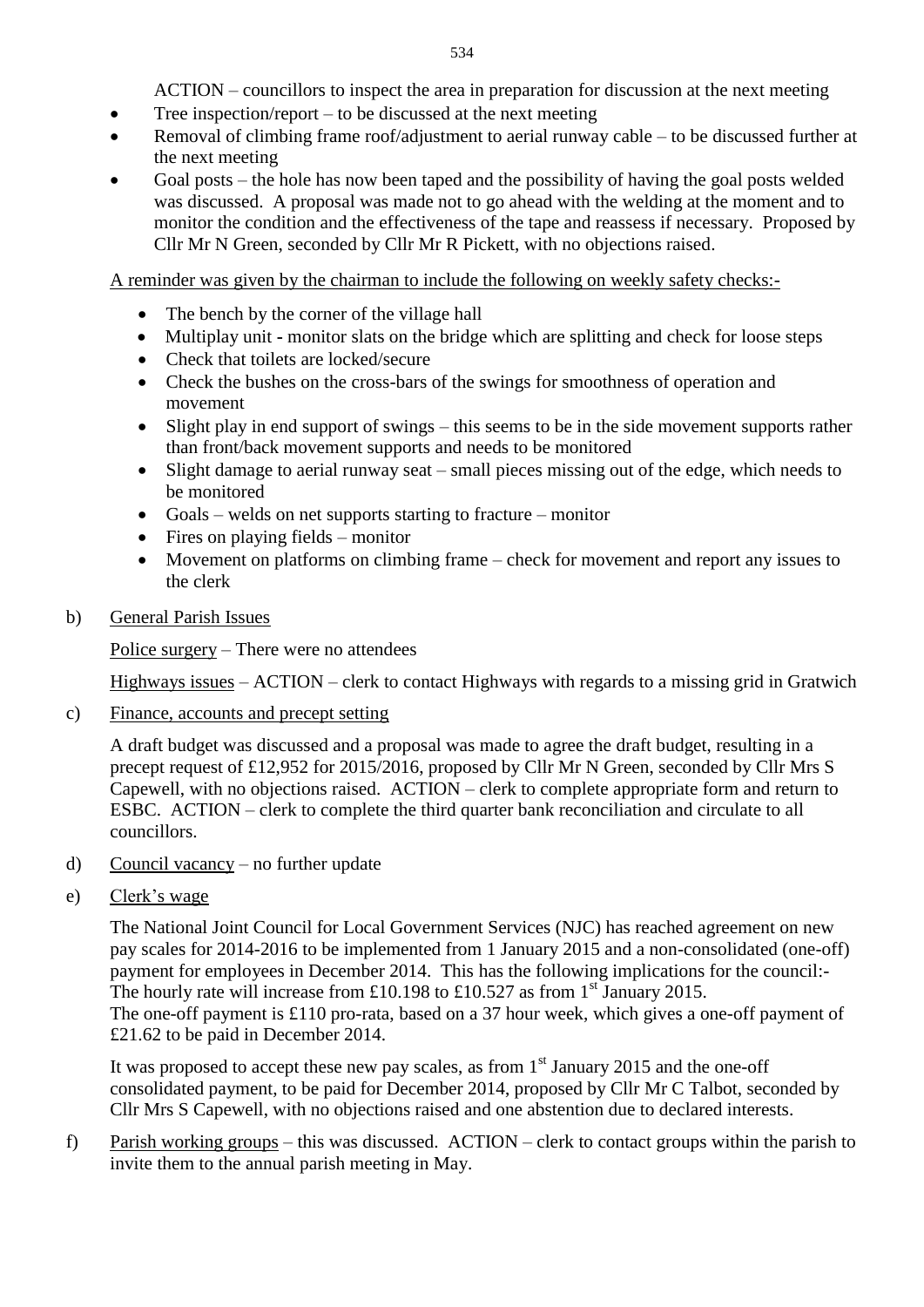- g) Parish council governor position on school board of governors a proposal was made to support Cllr Mr N Green as the parish council governor, proposed by Cllr Mr R Pickett, seconded by Cllr Mrs S Capewell, with no objections raised.
- h) Audit of accounts/Transparency code for smaller authorities

The Local Audit and Accountability Act 2014 sets out a new audit framework for local public authorities which are currently covered by the Audit Commission regime. Under the new audit framework smaller authorities, including parish councils, internal drainage boards, charter trustees and port health authorities, with an annual turnover not exceeding £25,000 will be exempt from routine external audit. In place of routine audit, these smaller authorities will be subject to the new transparency requirements laid out in this Code. This will enable local electors and ratepayers to access relevant information about the authorities' accounts and governance.

This Code has been issued initially as 'recommended practice' and the government is now commencing regulations with the intention of making the Code mandatory by the start of the 2015/16 financial year. The draft Local Audit (Smaller Authorities) Regulations will be debated in the new year.

ACTION – clerk to keep councillors updated on the progress of this and also investigate possible training for the clerk to ensure that all requirements are met.

### **7) CORRESPONDENCE**

- The Staffordshire Pharmacy Needs Assessment no comments
- Department for Communities and Local Government Parish Polls Consultation on the Government's intentions to modernise parish poll regulations – consultation closes  $30<sup>th</sup>$  January 2015 – no comments
- e-mail from SPCA re media policy this was discussed and a proposal was made not to develop a media policy at the present time, proposed by Cllr Mrs S Capewell, seconded by Cllr Mr R Pickett, with no objections raised
- SCC info on possible re-organisation of schooling in Uttoxeter area to allow for increased future demand, info available at [www.staffordshire.gov.uk/uttoxeterschools](http://www.staffordshire.gov.uk/uttoxeterschools)
- ESBC Consultation on Statement of Licensing Policy including a review of the Cumulative Impact Policy – no comments
- $\bullet$  ESBC draft cycling strategy no comments
- Broadband provision this may be delayed until March 2015
- Possibility of inviting utilities to a future meeting was discussed

### **Other correspondence received**

LCR magazine – winter 2014

e-mail from The Community Council of Staffordshire regarding possible Government funding cuts to the ACRE Network

**8) PLANNING APPLICATIONS -** Consultations are now being received via e-mail alert. Councillors were asked to respond to all planning applications, giving a 'no comment' return where appropriate. Decisions to permit or refuse applications from ESBC are shown below:-

P/2014/01520 - Prior approval for the conversion of an agricultural building to form a dwelling, proposed Residential Development, Blythe Bridge Bank, Kingstone, Staffordshire **No comments**

### P/2014/01619 - Prior approval for the conversion of an agricultural building to form a dwelling, Proposed Barn Conversion, Little Acre Barn, Woodcock Heath, Kingstone, Staffordshire. This was discussed, and a proposal to submit comments was made, proposed by Cllr Mr N Green, seconded by Cllr Mr R Pickett, with no objections raised. **Comments submitted**